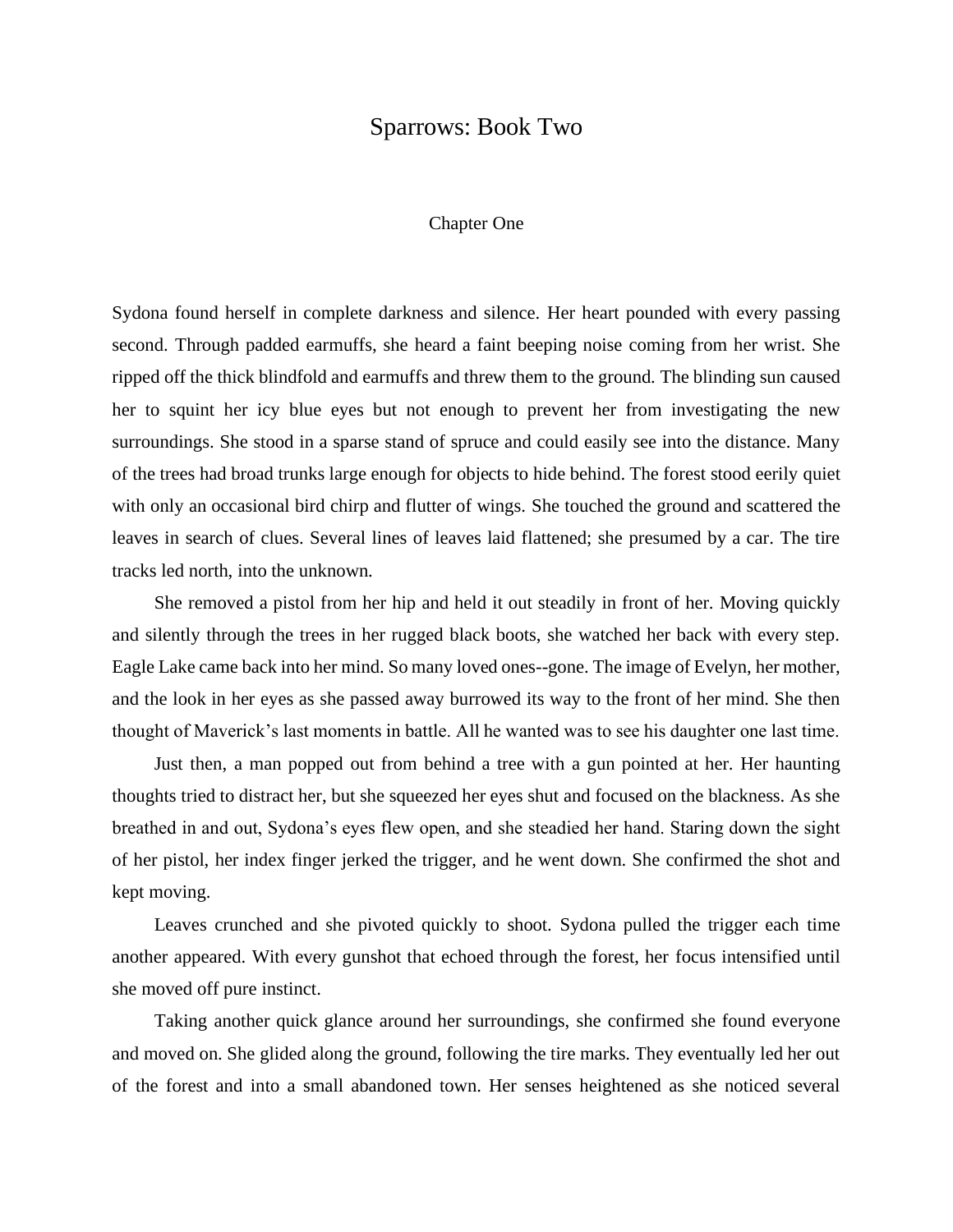buildings tall enough for snipers and possible lookouts. Many of the buildings had broken windows, some with cardboard and dated graffiti. Only one car resided on the side of the road, but it was gutted out and stripped for parts. It wasn't the same car from the tracks, judging by three missing tires and one flat. The small town had just one main street straight and short enough to see through to the other side. Sydona thought finding the vehicle wouldn't be difficult. A couple alleyways stretched between buildings on the other side of the road, but she was unsure if they were large enough for a car. With no carports or garages around, she had to investigate.

Sydona glanced down at her wrist watch. She was at the eight-minute mark. She clenched her fists and bit her lip, unhappy with the readout. Sydona ran over to the side of the road and pressed herself up against the buildings with her weapon ready. Spotting a quick movement inside a window on the south side of the street, she aimed her gun and pulled the trigger. She made her way down the wall to an alley she assumed could fit a small car and searched again for tracks. The dirt road looked undisturbed. She dashed down the alley toward a large dumpster. She should have been more cautious. A woman jumped out from behind it and disarmed her.

The woman tried to punch her, but Sydona took her down with a sweeping kick. Before she could make another move, her opponent drove her boot into Sydona's stomach to push her back. All the air in her lungs escaped instantly, and she hurled over in pain. This gave the woman a chance to stand back up and face her. They swung at each other a few more times before Sydona made contact with her jaw and slammed her back to the ground. She pinned the woman down with a fist ready to keep punching, but she tapped Sydona on the leg. They nodded at each other respectfully. Sydona stood back up and ran back to her gun. She continued to look for the missing vehicle. Along the way she took out a couple more people hiding in doors and windows.

As she turned the corner of a brick building, she saw the one thing that stuck out from the rest of the town: a shiny red van. Just to be sure, she approached it and peeked inside the windows. It was empty but still in good condition. It had to be the same one from the woods. She placed her sweaty hands on the hood of the van. It was still warm, and parts rattled from the engine settling. The only other unusual part of the area was a metal door on a nearby building with a mechanism on the side. It reminded her of the numbers on a payphone but with a digital green screen above it.

She picked the most obvious code she could think of and entered it in. 'NFA'.

The indicator light flashed red.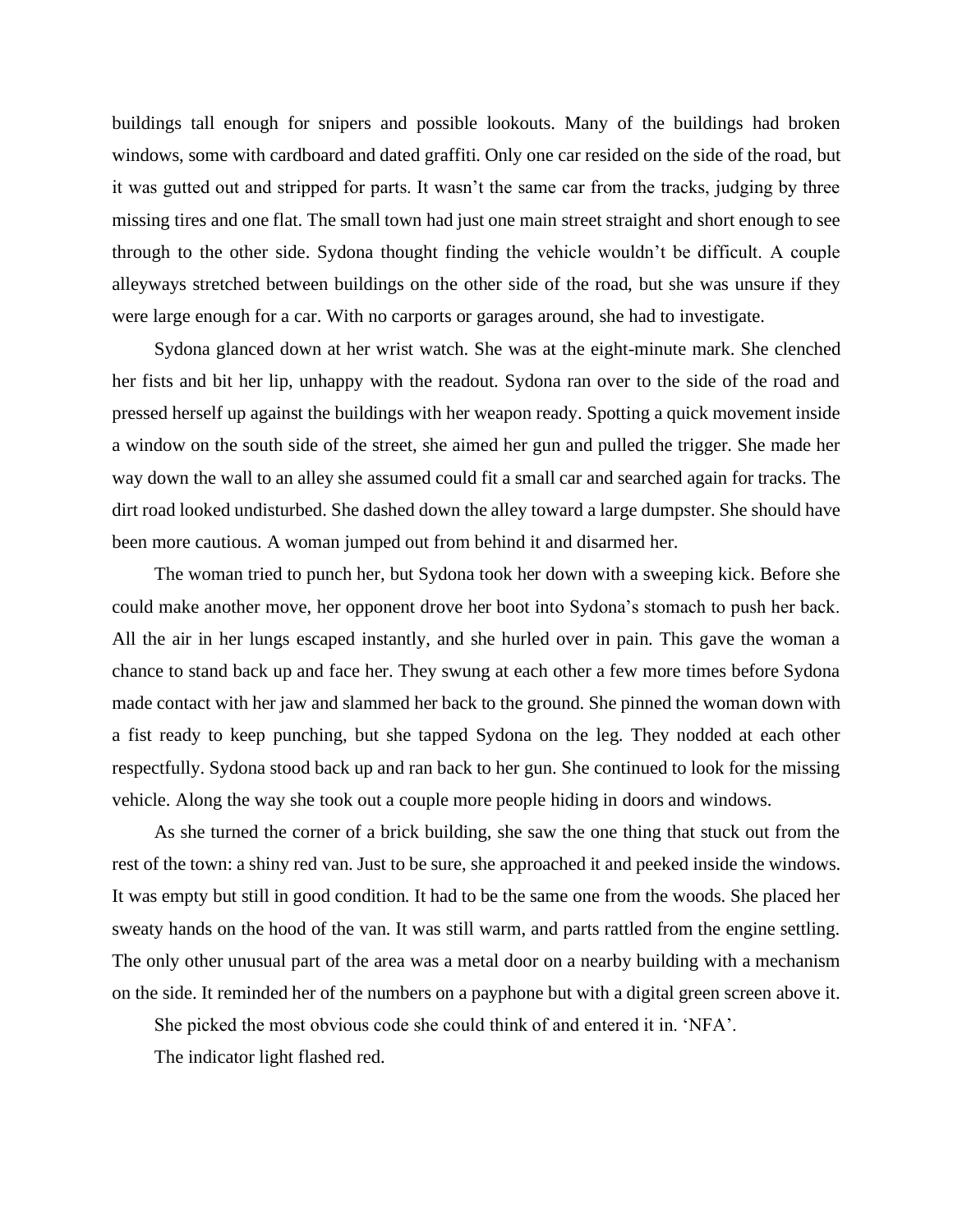Her hands shook, and she glanced at her watch again. Twenty-two minutes. Gritting her teeth at the time and drawing a blank as she stared at the keypad, she tried a few more codes.

'FLIER', 'MALIK', 'SPARROW'. Nothing happened.

Sydona's hands vibrated even more as each attempt failed to open the door.

"Don't worry, Gia. I'm getting you out," she said to herself.

Glancing down at her wrist, she wasted an entire minute thinking of the code. Then, a light bulb went off in her head. What does the NFA strive to have the ability to do? Of course.

She entered in 'FLY'. The light flashed green, and the door clicked open.

Turning the rusty handle of the abandoned building, she crept into the darkness waiting inside. It reminded her of an old office building. A circular reception desk stuck out proudly in the lobby, while a long hallway on the right side housed several offices. Sydona thought back to what Willow told her about where the NFA kept their laboratories. To keep citizens from stumbling onto them, they normally set up in basements where they could work in secret. She searched for stairs leading down. As she made her way down the hallway, a few more people showed up with guns, but Sydona took them all out.

Time was running out, and she needed to find Giovanna before it was too late. She ran to the back of the building where she hoped to find an emergency stairwell leading to a basement. Another man ran into her on the stairs, and she took him out with no issues. At the bottom, the place opened up into a large hollowed out parking garage. It had remnants of an old camp Willow mentioned the NFA did experiments in: broken glass, cots with holes, a couple white tents that looked halfway broken down. They were in a hurry to leave. A brick wall created a makeshift office in the corner of the lot. It was clear it wasn't made when the original building was constructed, just like the garage. The only place that seemed logical to hold a prisoner was in that room, and Sydona bolted straight for it.

Two guards stood in the doorway. They both seemed surprised at her presence, and she used that to her advantage. As they fumbled with their weapons, she took both out with ease. Sitting on the back counter of the office, Giovonna greeted her with a big smile. Sydona ran past her and slammed down a big black button on the wall to sound the alarm. A clock with big red numbers on the wall synced up with her watch, and it stopped at twenty-nine minutes and four seconds.

"You did it!" Giovonna jumped up and hugged her.

"Yeah, just barely," Sydona panted.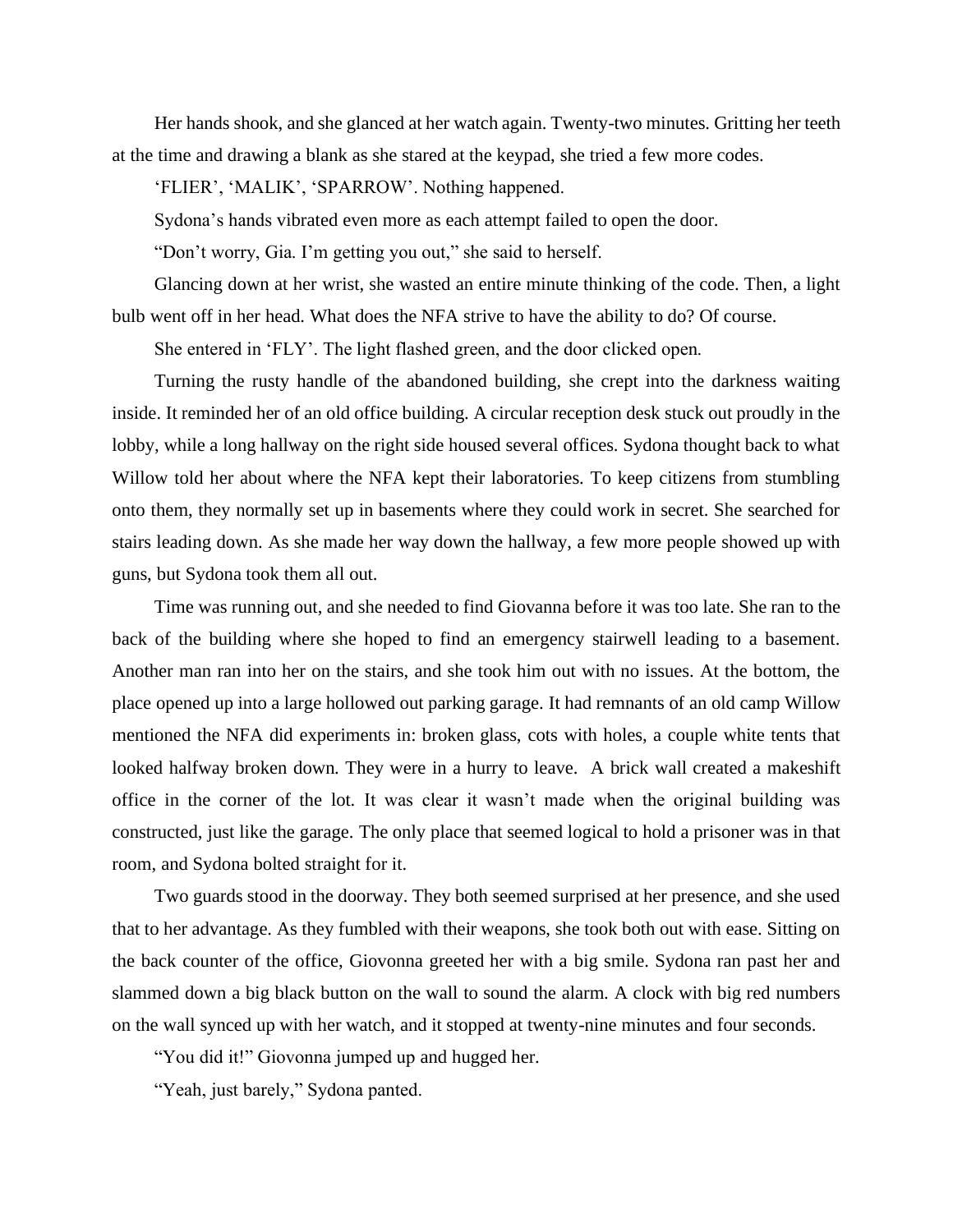Just then, the two people who were guarding Giovonna walked into the room, unharmed. They held their hands out to shake Sydona's, and she gladly took them.

"Congratulations, Syd. We knew you would pass," said the large man with long brown hair.

"Thanks guys." She paused to catch her breath. "You changed the code on me."

The other man teased. "We couldn't make it too easy for you."

"Yeah, whatever, dude. I know it was you who changed it, wasn't it?" she teased.

"It wasn't me, I swear! It was Willow," he said with his hands up in surrender.

"I heard my name! Y'all talkin' smack behind my back?" Willow burst into the room and gave Sydona a sturdy handshake. Silas and Raoul followed behind.

"Congrats!" Silas grinned and gave her a quick hug.

"What, you couldn't do it any faster than that?" Raoul exclaimed, making himself known to everyone in the room.

"Oh, shut up, Raoul." Sydona laughed.

She glanced around the room of smiling faces and friendly gestures, and she really felt like she belonged. She didn't have to hide her true self from them. More people joined them in the room; almost all of them were the folks she shot on her way down. One of them was Jet who she'd seen a few times from training. He was a young Asian man with silky black hair that covered one of his eyes. He shook Sydona's hand then met up with Lacey from the alley. Lacey had a few scrapes and bruises from the brawl but was still in good spirits. Jet touched Lacey's lip that had a little blood and kissed her cheek. She was young, like Jet, with short ash-brown hair and a vibrant pink strand near her face. She soon made her way over to Sydona and hugged her. It felt strange to fight someone and then hug them minutes later.

Willow spoke up. "Attention everyone." When no one listened, she spoke louder. "Hey! Shut the hell up!"

The room silenced and everyone gave their attention to the big red-haired woman in the middle.

"I would like ta formally announce our newest member of the Sparrows: Sydona!"

The room cheered and applauded. The attention made her face turn slightly pink.

Willow continued as she wrapped her arm around Sydona's shoulders. "I met this snarky minx jus' three months ago, and let me tell ya, she was a damn handful! If it wasn't for her fairy, Raoul, who knows how things would've turned out for us. I know I ain't her favorite person ever,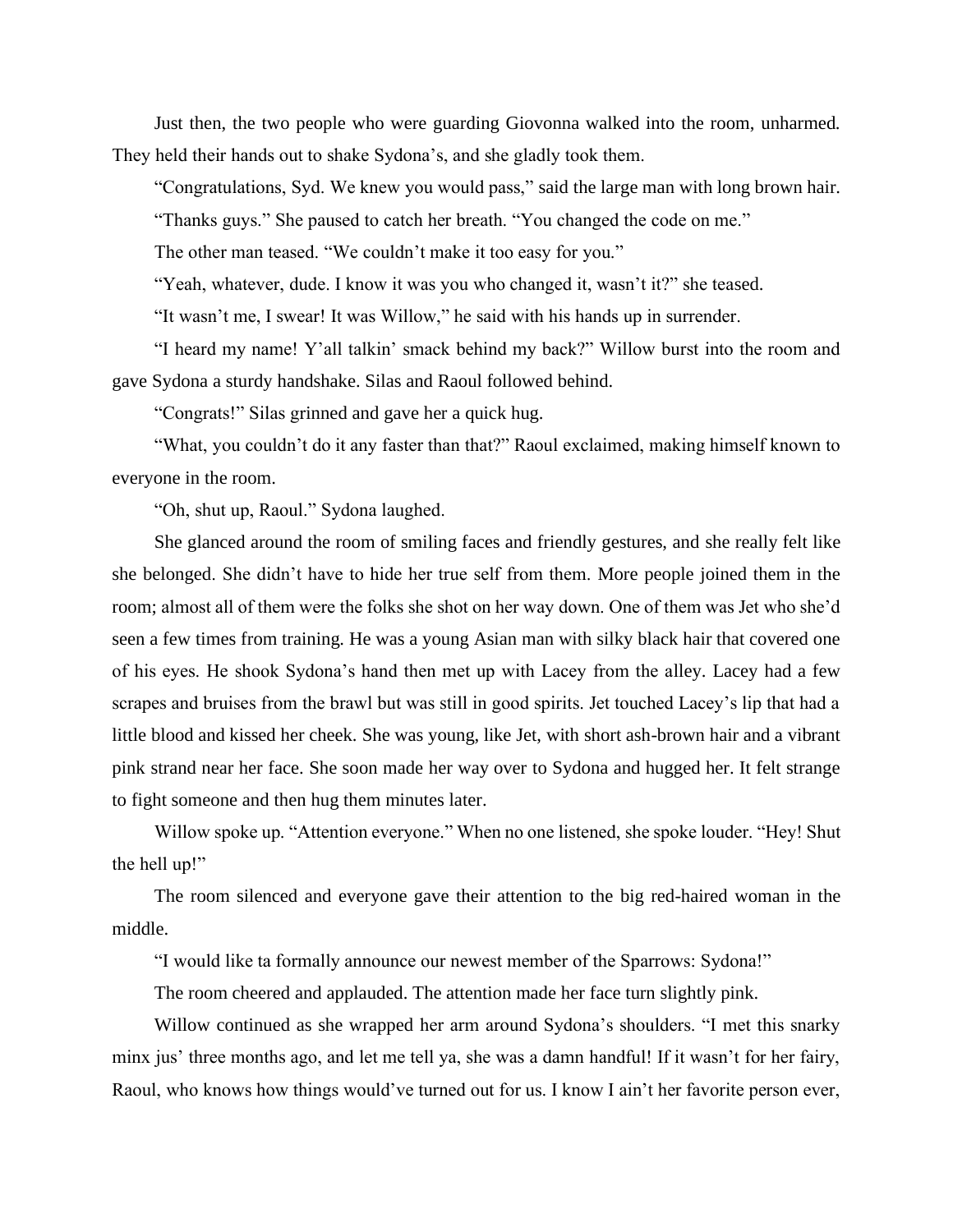but she got that burnin' fire in her that don't stop, an' I admire her for it. She single handedly took down Dr. Malik at Eagle Lake, and now she wants more! Treat this woman like the princess she is, and help her with anythin' she asks for."

Willow's words resonated deep within her. The feelings she first encountered with Willow were way in the past now. She truly helped Sydona build her trust in humans. The mention of the doctor, however, made her stomach twist. It was still unclear if he was alive or not. But by joining the Sparrows, she would have a better chance of getting the job done in case he was still around.

After a few minutes of cheering for the new member, the crowd dispersed and left the office room. Her friends and family gathered around her.

"Can't believe you're a Sparrow now!" Giovonna exclaimed.

"Are you excited for the tattoo?" asked Silas.

"No," Sydona scoffed, forgetting all about the tattoo part.

"It's not that bad. Trust me… I wouldn't have done it this many times if it was bad."

"Yeah, Silas, you were thinking of joining too, right? Where are they going to put yours?" Raoul asked.

Willow spoke up. "He's right. We haven't had anyone with the amount of tat's you got, Sil. Might have'ta just put it on your forehead!"

Sydona laughed. "Oh, I would pay to see that."

"I'll find a place. Don't you worry," Silas said confidently.

"Where? Like your butt?" Giovonna asked playfully.

The group roared with laughter once more, making Silas grin and bear it. As the rest of the group teased and talked amongst themselves, Sydona joined Silas at the front and had a more serious conversation.

Butterflies filled her stomach as the words she thought about came out. "Where *are* all of your tattoos?"

Silas grinned over at her, and Sydona swore he could see her cheeks turning pink.

"You wanna see all of them?"

"Yeah. I mean, you're the one claiming you have room, but I'm thinking I need proof."

"Okay," he smiled and gently touched her fingers with his. "Does that mean you want to go out tonight then?"

She hesitated. "I don't know, Silas."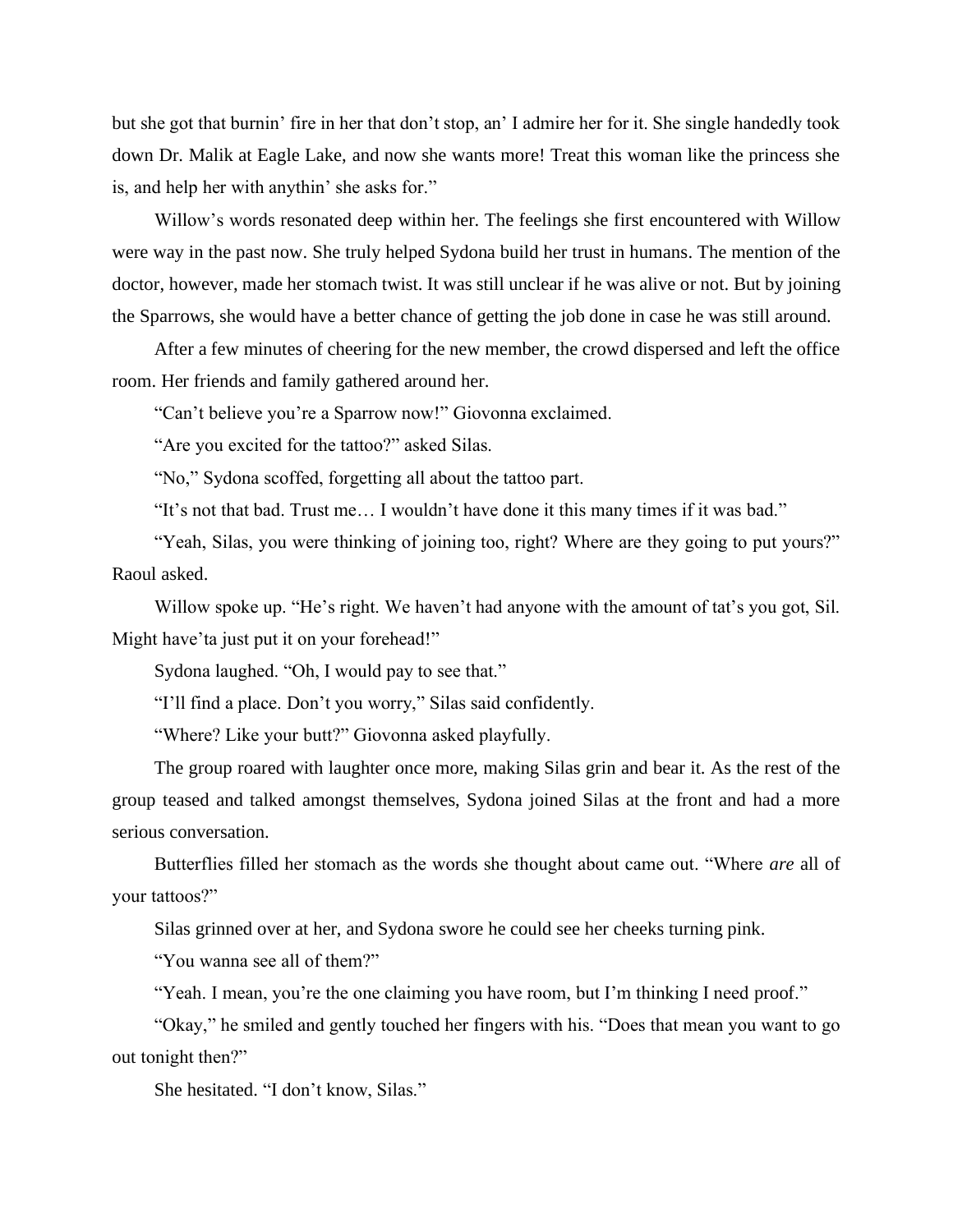The thought of going out in public was nerve racking enough without knowing it would also be a date. With a man. She could tell he wanted to hold her hand, but she swiftly moved farther away so he wouldn't touch her. Silas gave her a look as if he understood but kept trying.

"It's been months since Eagle Lake, Syd. There's nothing to worry about anymore. There still may be camps in hiding, but there's no looming threats anymore. You can finally relax, babe."

Babe.

The pet name made her feel sick. "It's not… that…"

"Oh," Silas said with defeat. "Well, I know it can't be me. I mean, look. I even shaved -- that one time. Yeah, it grew back, but that's biology. No stopping it."

Sydona chuckled involuntary. "Right…"

His comment played like a broken record in her head. *Biology*. It never failed. Except when it did. The conversation fell flat, and the two walked silently side by side the rest of the way.

Her boots loudly crunched through multi-colored leaves and twigs on the way to the fleet of vehicles hidden in the forest. On the way, she kept thinking of Silas. Her feelings for him were growing a little every day, and now he wanted a date? Though she appreciated the gesture, it just didn't make sense right now. They had a peculiar life and nowhere to fit a romantic relationship. More than that, she had too much on her mind to worry about petty things.

As she approached the truck, she took the front seat. She expected Silas to get in the back, but he continued to another car. She watched him with narrowed eyes. It had never dawned on her before that they normally sat together when they went out. She guessed they wouldn't be going on a date, and she felt horrible. It wasn't the first time her walls went up around him.

Sydona didn't say a word to anyone as they took off down the road. She couldn't help but think of the day it happened. The day biology failed her.

Dou

A gentle breeze kissed her face as she gripped a backpack full of supplies. It was her group's turn to fly off to the new safe zone on Sparrow Island. The large cabin stood behind them, and they used the several acre field as their take off area. The dense forest stood ahead, and soon Eagle Lake would be behind her forever. Raoul stood ready on her shoulder, Giovonna was on her right, Silas and Ian were on her left. Willow gave the okay, and the group took off running. As usual, her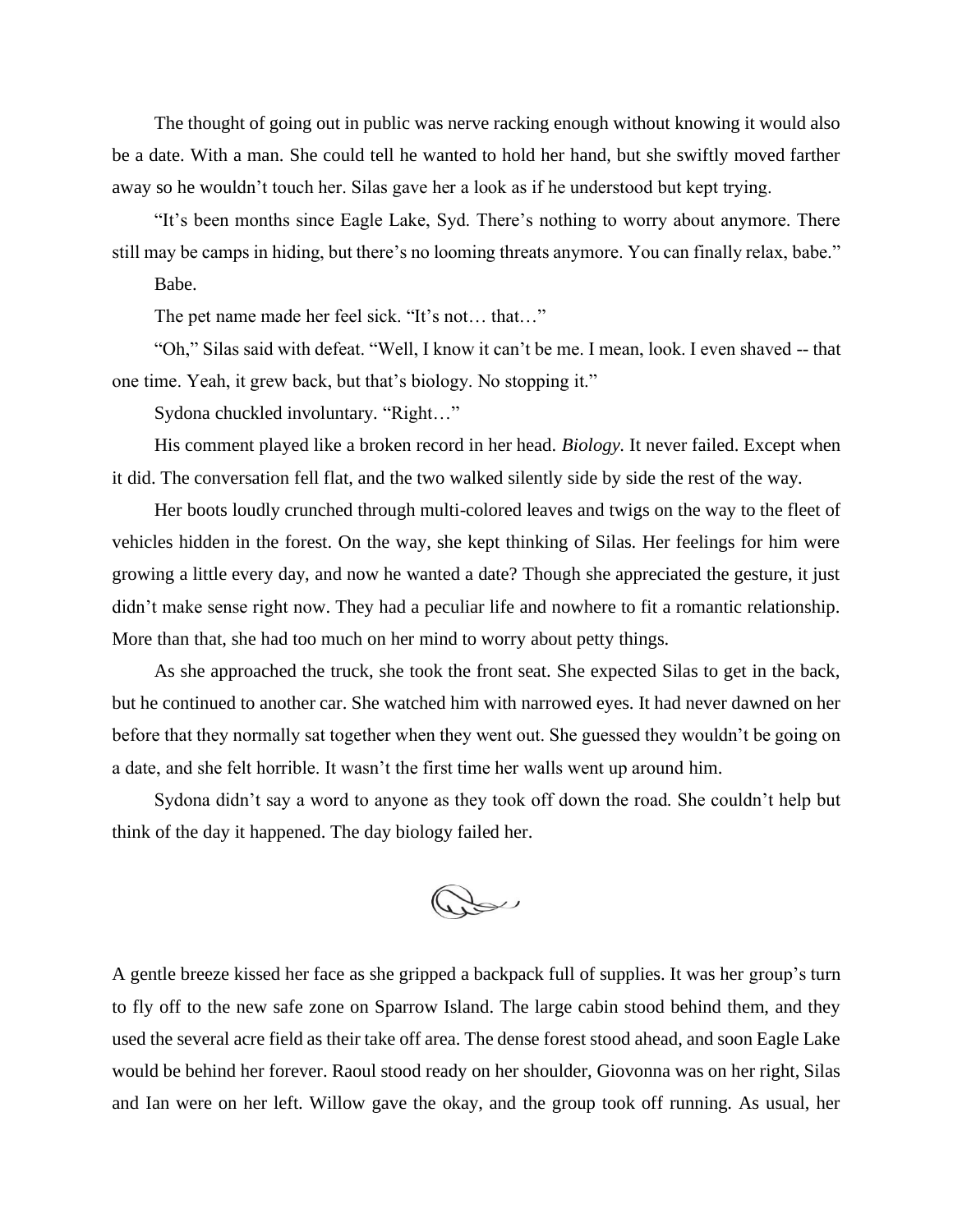dominate foot pushed off the ground, but all that happened was a jump, and she landed back on the grass.

She shook her head with confusion as she watched her friends flying high above. Willow rushed over to Sydona and lowered herself.

"You okay? What happened?"

Sydona felt like her entire world flipped upside down. Why was she unable to fly? This never happened to her before. When she tried to take off, her body didn't feel light. Something went wrong. Embarrassed by her failed ability, she didn't answer Willow but tried to fly again.

She quickly brushed herself off and took off running again. Her foot pushed off the ground harder, but she fell back down again. Eventually, the group circled back to see what was going on. Raoul was the first to reach her.

"Syd? What's going on?" he asked.

Sydona brushed the dirt off her knees and clothes without a word. She felt like curling up into a ball and shriveling away. Her inability to fly made her feel like a fish drowning underwater, and she gasped for oxygen. The earth around her spun so quickly that she became dizzy and unstable. In the confusion, everyone's voices blurred together. Raoul suggested he try to use his dust to help her, but she refused. If she couldn't fly on her own, she didn't want him helping her the rest of her life. It wouldn't be fair to herself or him. She couldn't deny the blunt truth before her. The feeling hid in the back of her mind since she was electrocuted by the doctor. She was a full human. A blue eyed, grounded, human.

Dou

As they headed back home, the rest of the Sparrows went their separate ways. Sydona wouldn't call a cabin near Willow home, though. But it did the job for the time being. She was afraid to return to her real home. Afraid he might still be out there. Watching. Waiting.

"Syd," Raoul said, making her twitch back to reality.

She directed her attention to him and realized they were there already. Willow, Giovonna and Silas walked up to the house while she was still buckled in.

"What were you thinking about?" Raoul asked.

"Home."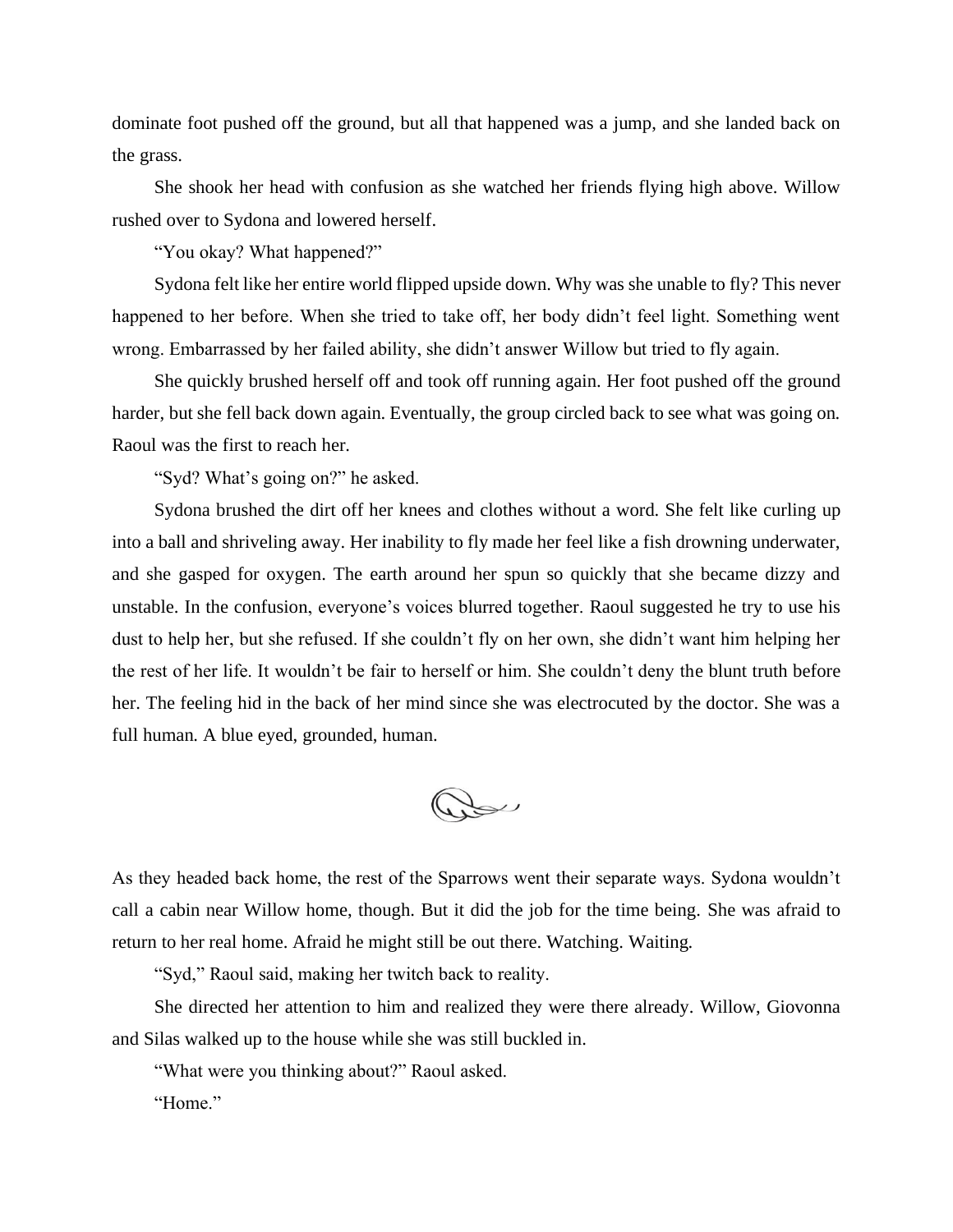Raoul responded with a sympathetic look. He knew how she felt. But it wasn't like it would change anything.

"So, I've been thinking…" he started. "When *are* we going back?"

Sydona unbuckled herself. "I'm not talking about this again, Raoul." She grabbed her green tote and slammed the car door shut.

"But my family…"

"They're my family, too. But we can't go back... Not yet."

"Okay. Not yet. So *when*?" Raoul pried, hovering close to Sydona like a gnat.

"I'm just not ready. I don't even know when I will be…" She walked faster and ran up the stairs to join the others.

The cabin reminded her of Willow's, but it was slightly larger. Willow said it had been empty for years and didn't think anyone knew it was there. There were never any sale signs or people stopping by to lease it. Just four walls and a toilet. She walked through the door and into a living room with one dusty couch and a couple chairs. A large burgundy rug laid in the middle, and the walls were barren except for two windows letting the light flicker in. Sydona nailed a bed sheet covered in cartoon characters over the windows for privacy and security. Although hideous, it helped her feel better.

After everyone put their belongings away, they snatched food from the pantry and put a meal together. They had all been out training since five in the morning. No one was more vocal about being hungry than Raoul.

"I'm glad you're a Sparrow and all, but could you bring those little cheese balls next time?" he complained as he ate an entire loaf of bread. Fairies were opposed to most foods other than fruit, but of course, Raoul had to be dramatic about it.

"I agree, lil' man. I thank some of the members should have jerky in their pockets as a spare, just in case. One time, it took them hours to finish. I thought I was gonna see my pops up in heaven," Willow said.

Sydona rolled her eyes. "Yeah, that's what we need to focus on next time. Sure."

Raoul's mood shifted in the last few months. His normal wit and sarcasm had been replaced with bitterness and short replies. Anytime the doctor's name was spoken, he made an audible sigh. Sydona thought traveling with Giovonna was enough to deal with, but he acted more like a teenage girl. She wondered if it would ever end.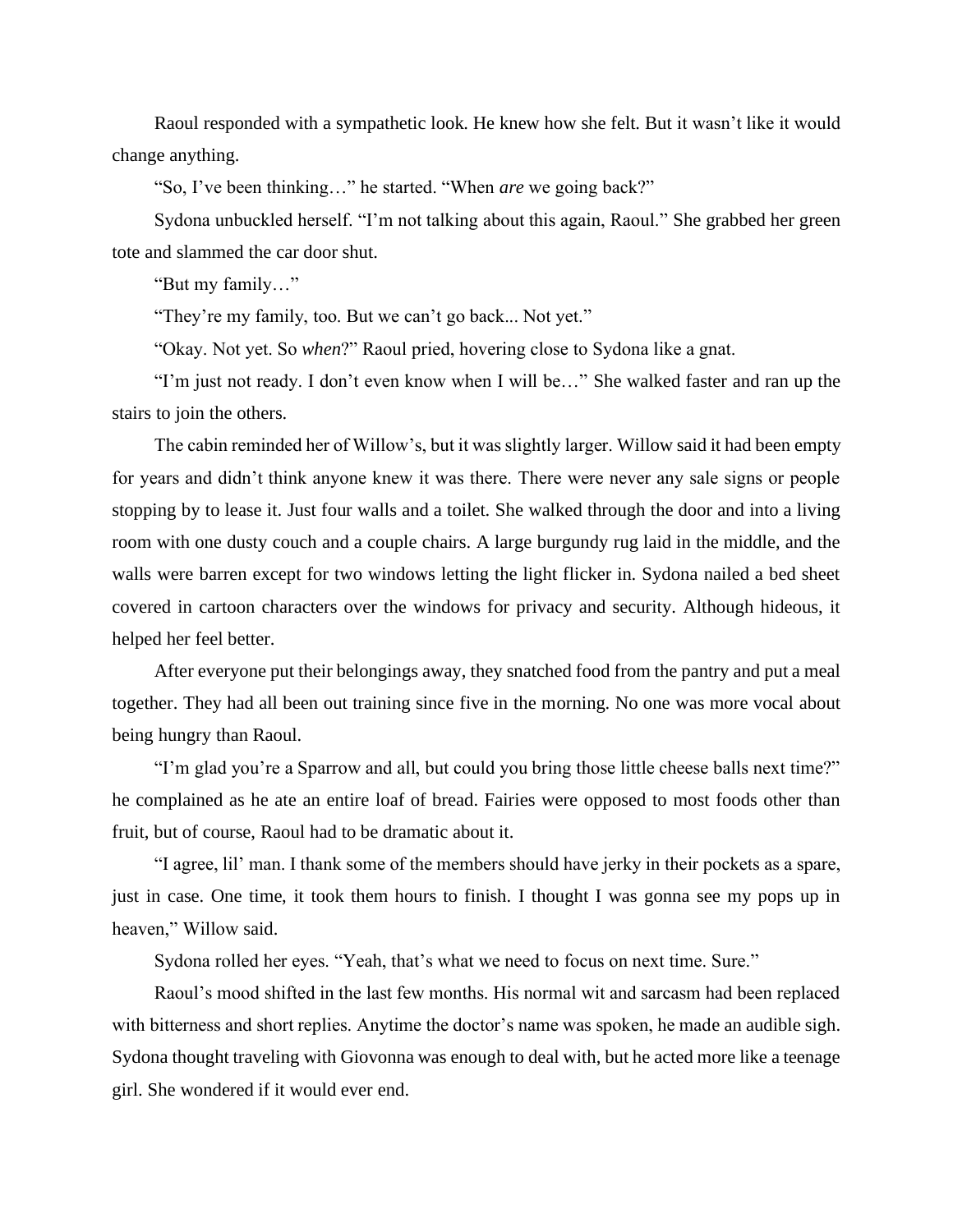"Oh, don't forget 'bout the nation-wide meeting in a couple days. You'll need to be there, princess," Willow said as she took a huge bite of sandwich with deer meat.

"What about us?" Silas asked.

"Yeah, are we allowed to go if we aren't members?" Giovonna added.

Willow looked uncertain. "Ta be honest, I have no clue. I can make a call to see. I don't know if Knox will be alright with y'all."

"Who's Knox?" Giovonna asked as she took a seat at the table.

"Just the most important fella to know. He's the big guy on campus. The head honcho. The leader."

"What's the meeting for again?" Sydona asked.

"Not sure. He called it after Eagle Lake. Prolly just a plan on exterminatin' the rest of the hideouts."

"Have you met him before?" Sydona asked.

"No, only heard o' him in passin'. Knox is a great man but not one to cross. Been the leader for a while now."

"Can't wait," Sydona said. She wanted to sound interested, but she received a skewed look from Willow. She didn't bother to correct herself.

Sydona changed the subject. "Who's making a fruit run tomorrow? Any more bread in Raoul's stomach and I think he'll explode."

No one volunteered.

"I'm fine, Syd. You're not my mother. I can take care of myself," Raoul retorted.

Silas snatched the keys sitting on the countertop. "I'll go."

Sydona smirked.

"Bananas and mango, right?" asked Silas.

"Right!" Raoul answered. "And kiwi. I miss kiwi. And strawberries, papaya, grapes, oh and oranges! Or, whatever you can find. Thanks…"

Silas nodded his head and caught Sydona's eye. She couldn't help but smile at his generosity. After everyone finished eating, Sydona and Silas were left alone in the kitchen.

Silas cleared his throat. "About earlier…"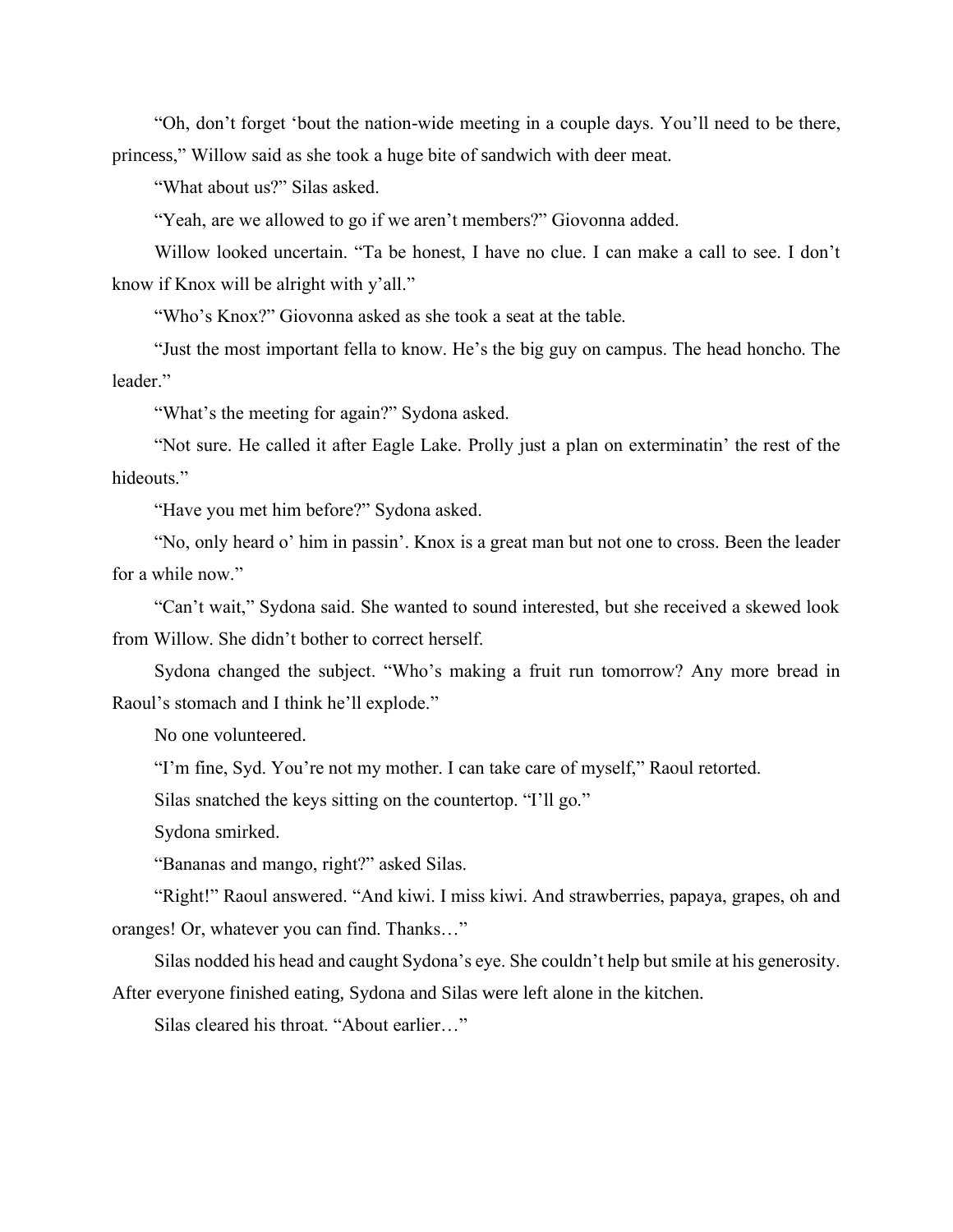Sydona didn't need him to finish to know what he was referencing. The thought of bringing up the painful subject made her want to shut down. The chair legs reverberated on the tile floor as she sat down and waited for him to finish.

"I'm sorry if I made you uncomfortable about the date thing. I mean, where would we even go, right?" He chuckled and joined her at the table. His hands stayed on top of the table, close to hers.

Sydona knew he meant well, and the look he gave her made it hard to be upset. She noticed his hands fidgeting and all the dirt under his nails. His grungy hands and nails never appealed to her at first, but now it was somewhat familiar and comforting. Those hands taught her sign language that helped find her best friend. Who was she to judge the cleanliness if it meant warmth in her heart? Her feelings for Silas began to feel the same way she felt when she was at home with the fairies.

"No, it wasn't that, actually. I just can't stop thinking of the day I couldn't fly... You said you can't stop biology, but here we are--stopped."

She stared at a knot in the floorboard until she felt her hands being squeezed by the man across the table. Silas curled up a sideways grin and winked.

"I have an idea. Raoul!"

Raoul flew into the room at attention. "Yeah?"

"Come with us."

Silas stood up with Sydona's hand in his and ran outside. Curiosity and nervousness nuzzled together in the depths of her stomach. Deep into the woods, he scanned the area for a clearing to run.

"Where are you taking me?" she asked.

"You'll see!" he said in a witty, high-pitched voice.

Once they found an open area, Silas nodded at Raoul who then covered Sydona with fairy dust. Silas gripped her hand tighter and took off running. Sydona ran alongside him, feeling light as the breeze and carefree. Treetops swayed from side to side below her; it was a sight she was unsure she'd ever see again. Her senses tingled and goosebumps rose on her skin. Fairy dust had that effect, but it wasn't the dust this time. As the two sped up, her hand climbed up Silas's arm and squeezed. Adrenaline soared through her body like a falcon. The amount of happiness she felt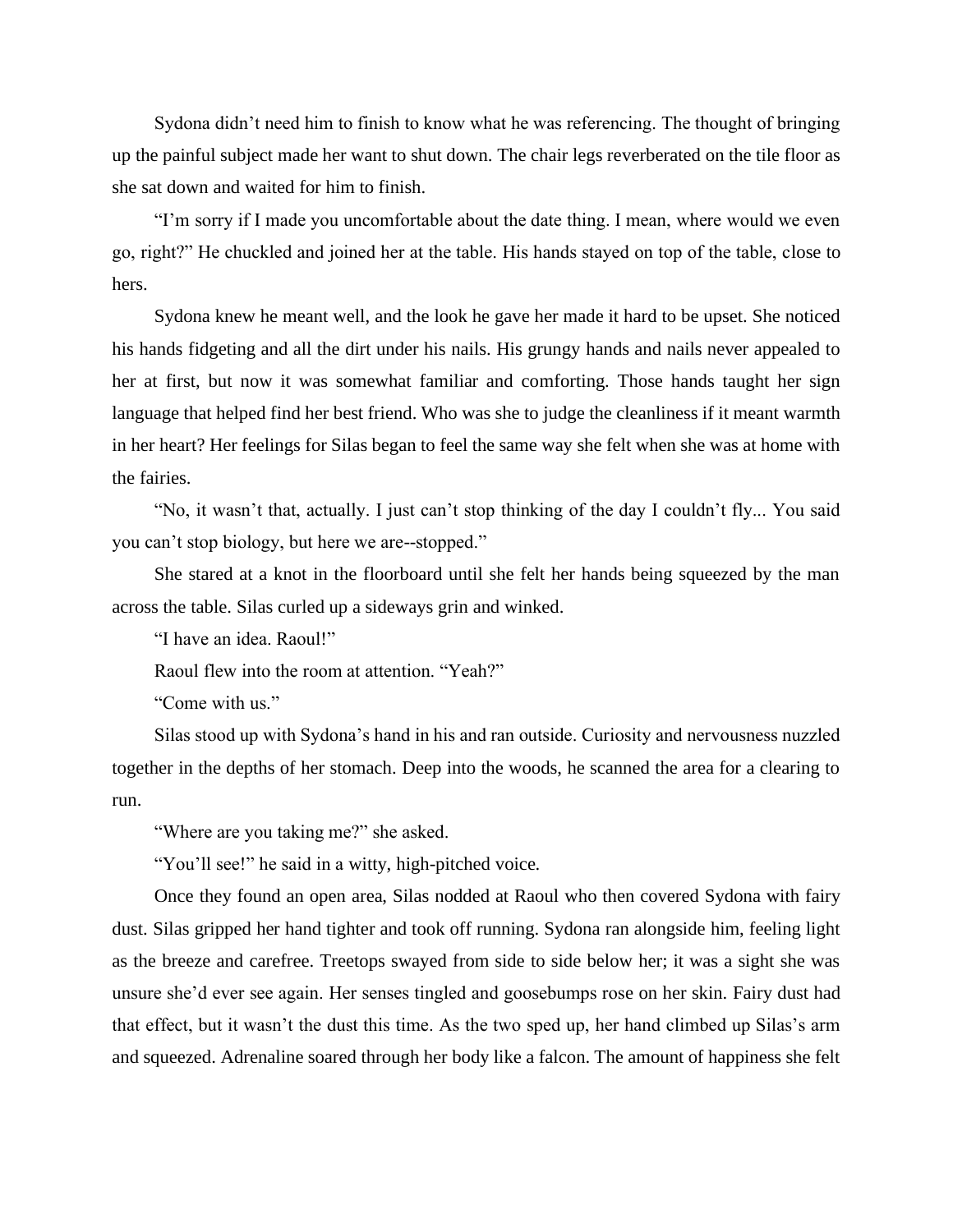in that moment made everything bad disappear. Soon, though, her excitement drained. She was a stone and no longer wanted their help.

"Hey," she yelled at Silas. "Can we get down now?"

Silas's bright smiling face dwindled at her hardened expression. "We just got started."

"Please." Sydona blinked away tears forming in the corners of her eyes. They rolled behind her ears and into her blonde hair, whipping into the cold air.

"What happened?" he asked as he turned them back around.

Sydona stayed quiet. She just wanted to land and bolt.

An awkward silence fell over the pair as they headed back down. Sydona's hand slipped back down to his, but she barely held on. Once she was able to judge the height from the ground, she let go and landed on the dirt with a thud. Raoul's orange dust made the landing softer, and Sydona walked away before they could catch up to her. She needed to fly on her own again if it was the last thing she did.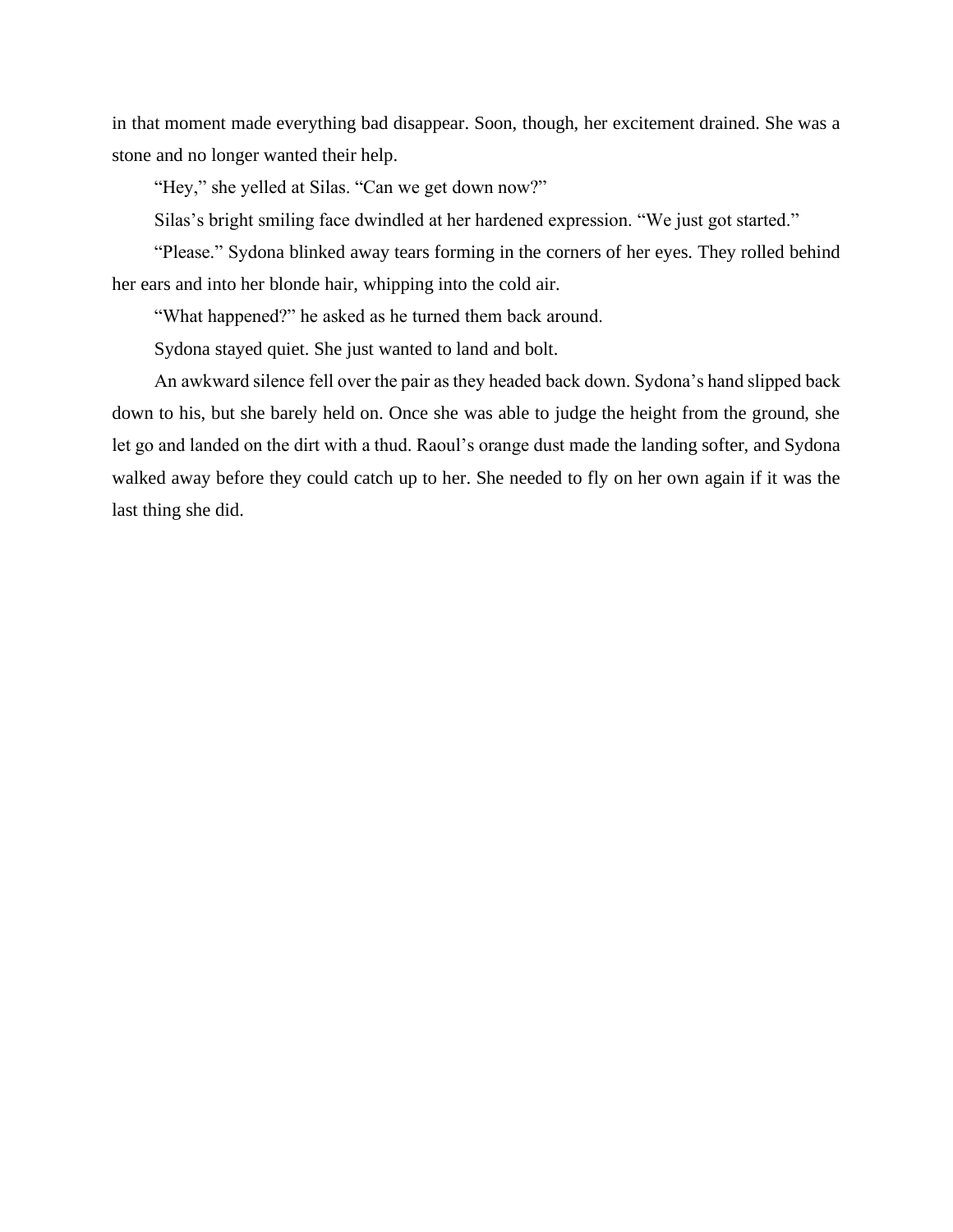## Chapter Two

As the day settled and the crickets came out, Sydona wandered to the room she shared with Silas. While they both agreed to share, she was less enthusiastic. It was better than sleeping in Giovonna's room, though. Silas wouldn't talk to her at all hours of the night.

Stacks of books and piles of clothes were strewn about the room. Sydona didn't mind the mess. She had more important things to focus on.

Sydona shuffled through the books she brought from Willow's house and the Lake. She paused and pulled out a book with a deep blue cover. It looked familiar, but she couldn't place where she knew it from. Then it came to her. As she flipped through the pages, Maverick's face popped into her mind. During the short time she spent with him, he had it glued to his face and mouthed every word. A scrap of paper fell out, and her heart sank down into her stomach. It fluttered onto the shag carpet, and as she bent down to pick it up, she read the words she wrote down before the revolution.

*Borba i amore bez strah* -- "Fight and love without fear."

A flash of her late mother's face flooded her memories. Those were the last words she ever heard her speak. Words that changed the fate of their species.

A knock on her door made Sydona shove the paper back into the book for safekeeping.

Giovonna poked her head through the crack in the door. "Syd?"

"Yeah, come in," she answered and threw the book under her bed.

"Where did you go with Silas just now?"

"Nowhere. Just messing around."

Giovonna scrunched her face. "Oh... out in the woods?"

Sydona raised an eyebrow. "What? Oh, no. Not... no, he was just trying to make me feel better."

"Okay?" Giovonna said slowly.

"How are the bracelets coming along?" Sydona asked and flopped down on the squeaky bed.

Giovonna joined her. "Um, not good actually. It's hard to know how to fix it when I can't activate them."

"Why would you need to activate it?"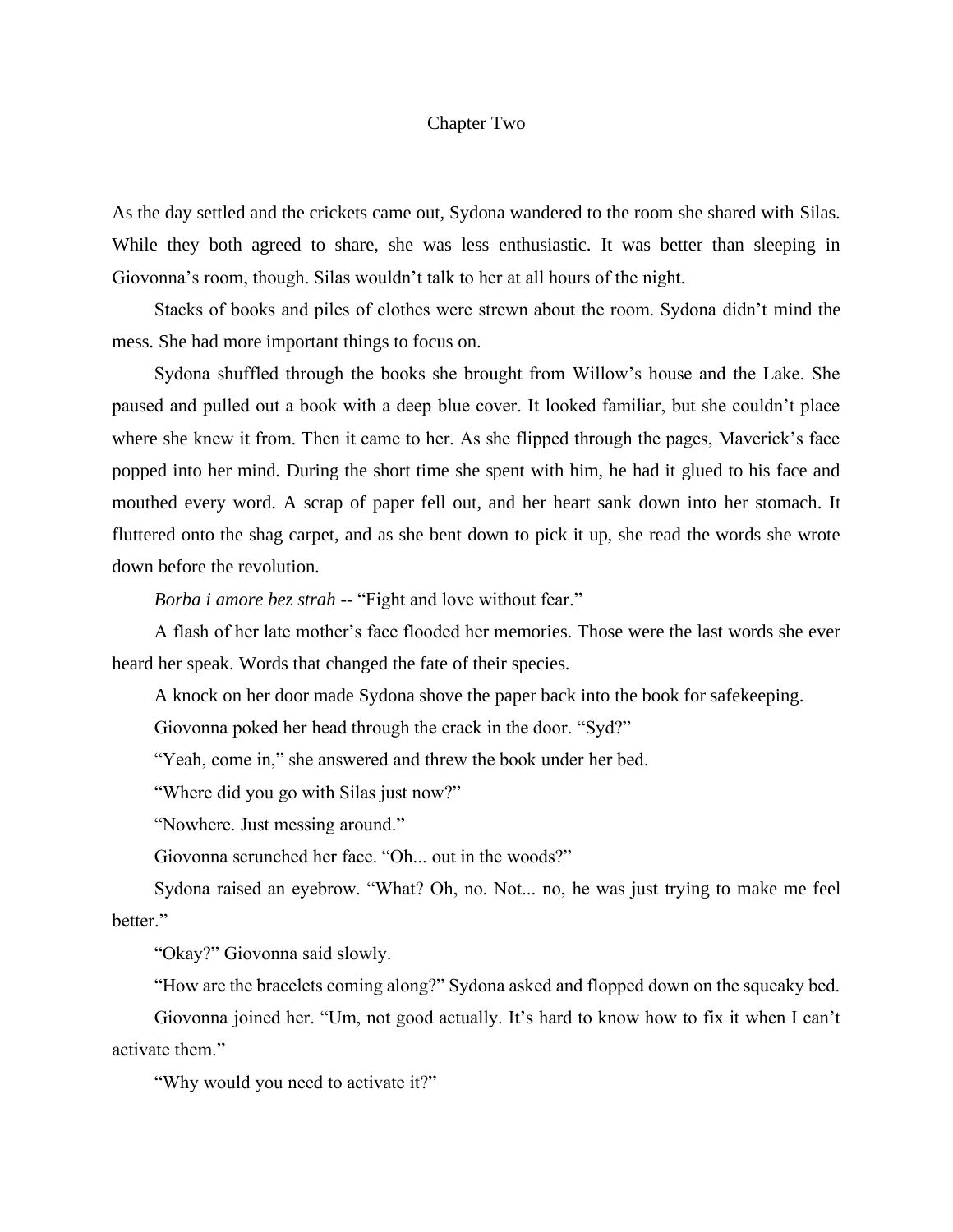"Well, um, think of it like a car. When it's on and running, you can see all the moving parts and what it all does. Without seeing how it works to begin with, I don't really know where to start."

Sydona furrowed her brow. "You're just now letting me know this? Haven't you been 'working on it' for a couple months now?"

"Yeah, but I've been helping you train for the Sparrows most of the time. By the time we got home, I'd be exhausted," Giovonna argued.

"But why didn't you mention this to me three months ago? I've been waiting on that bracelet to make me fly again," Sydona said with a twinge of sadness in her voice.

"I know. I'm sorry Syd... I hate to say this, but I honestly don't think it will help. The bracelets were specifically designed to stop flying. It's not a switch you can just turn on and off."

Sydona hung her head low, not wanting to accept the truth. Technology was not her strong suit, and she trusted Giovonna. But reality stung like a thousand yellow jackets.

"Thank you, Gia, for trying. I know it's not your fault... "

Giovonna gave her friend a hug. "I'll keep trying though." She closed the door gently behind her.

Sydona lay back on the bed, and a single tear slipped out. As she soaked in the events of the day in silence, she let out a sigh and closed her eyes. Just then, her door opened again, and Silas made a gross hacking sound that made her scrunch her face. She grabbed a pillow, placed it on top of her face and stuck her arms down at her side. There was never a moment of peace anymore.

The bed sunk down on her left side, and she knew Silas lay down next to her.

"You doin' okay?" he asked softly.

Sydona growled in response, the pillow muting most of it.

"That bad, huh?"

She pushed the sides of the pillow down around her ears.

"You wanna talk about it?"

"No."

Silas stayed quiet, but she felt him shifting around in the covers.

"Willow left, by the way. She said to say she was proud of you."

Sydona sighed. She didn't know why those words made her calm, but she liked hearing them. Soon the room went dark, and Silas stopped moving. She removed the pillow and turned her head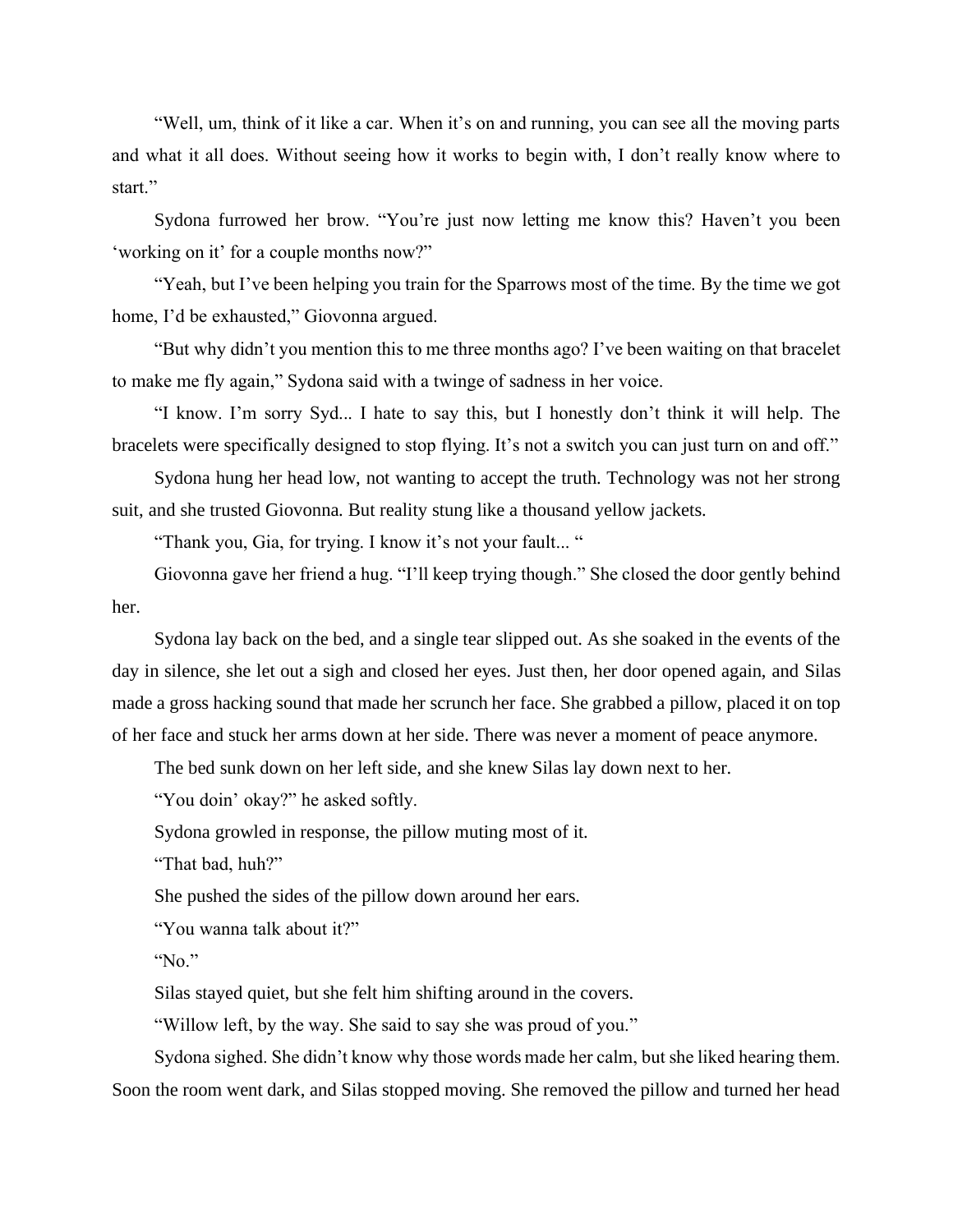to the side to stare at the back of his head. Living with three and half other people took its toll on her. The fairy tree didn't count as it was more of a guest house, and they had their own living arrangements. Raoul didn't make the transition any easier. She hoped it would just be the two of them again like the old days.

After a brief and troubling night, she woke the next morning to an empty bed. Her hand circled the sheets, searching for the missing warm body. A whiff of eggs and pancakes found its way into the room. She sat up and heard singing and laughing from the kitchen. A smile crept up on her, and she made her way into the fun.

"...Come on, Raoul. I wanna hear a song from our culture!" Giovonna exclaimed while flinging a spatula around.

Raoul flew around her, laughing. "I don't sing like *every other* fairy in my family. I will make your ears bleed!"

Sydona spoke up. "I know one."

They turned their heads and stared at the third person suddenly standing in the room.

"My mother used to sing it to me when I was sick," Sydona said.

She took a deep breath and shut her blue eyes. A vision of her young mother sitting on the edge of her bed floated into memory. Evelyn's humming slowly brought the words into melody, and Sydona sang the familiar lullaby.

*"Rest your head and close your eyes, Your spirit soars to the skies. Let my warmth, my song, and soothing voice, Heal your aches, return your joys. Dream of happy days and bliss I'll melt your pain with my loving kiss."*

Raoul caught Sydona's glance and gave her a kind smile.

"That's the sweetest thing I've ever heard," Giovonna said with a cracking, sentimental voice.

Sydona blinked a tear. She then looked around the house, which was growing brighter with the morning sun, and realized Silas wasn't there.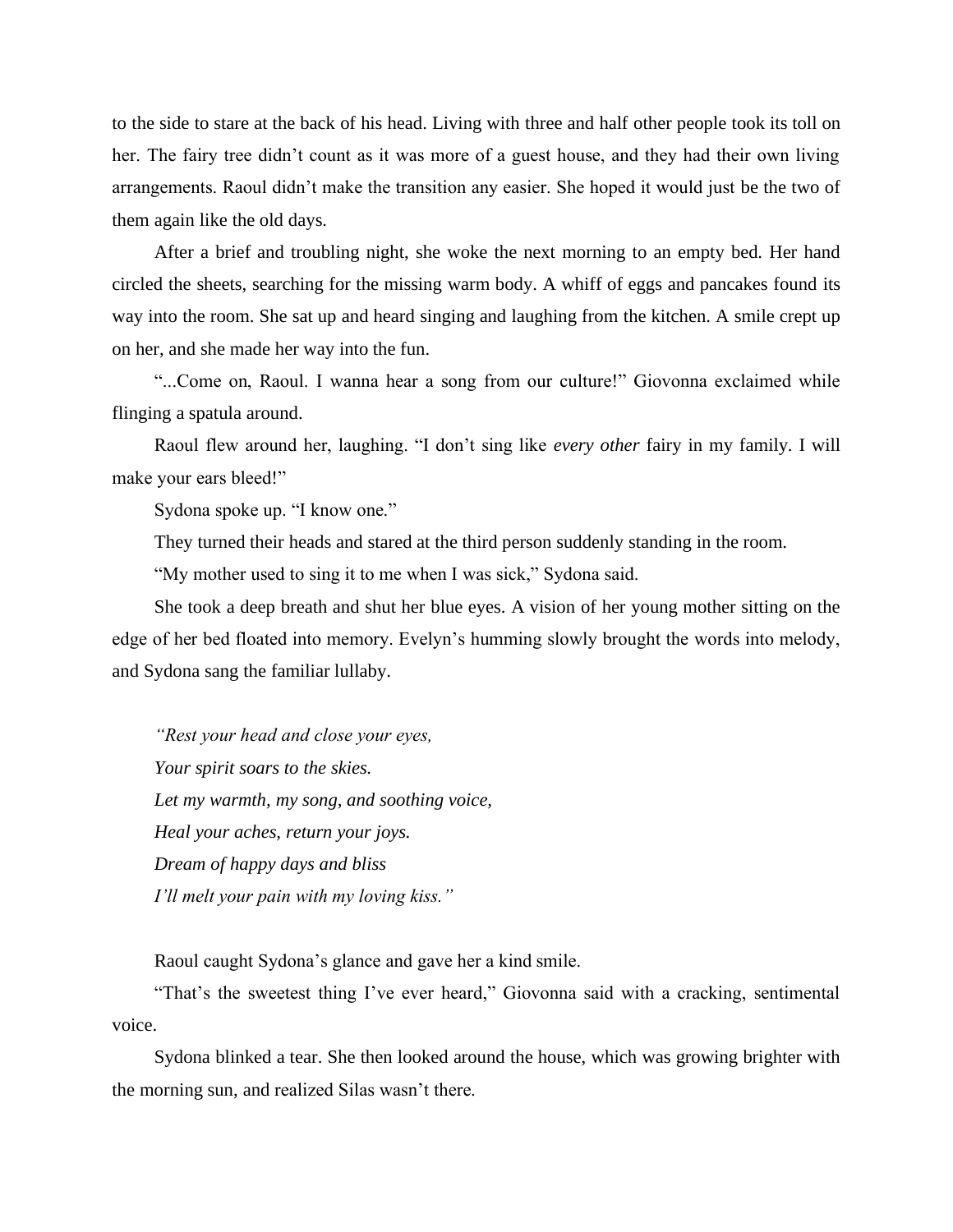"Where's Silas?"

"He went out for food," Raoul said and sat on her shoulder. It had been weeks since he sat on her shoulder, and her face relaxed with satisfaction.

"This early?" Sydona asked.

"Seems like someone is eager to please." Giovonna winked.

Sydona laughed and blushed. "Didn't think he was such an early bird."

"He seems happier lately," Raoul said.

"Does he?"

"Oh yeah," said Giovonna.

"When he's not being shot down for doing something nice," Raoul retorted.

Sydona was taken aback by his words, but she understood what he meant. They were doing well, and she didn't want to argue about her feelings.

"Sorry about that. I know it was well intentioned," she said softly.

Raoul flew off her shoulder. "You didn't have to run off, though."

Sydona clenched her jaw. Luckily, Silas walked through the door only seconds later. He carried several bags of food; three of them were filled with fruit. As he set them down on the kitchen table, she noticed something different about him. His face was free of stubble and looked ten years younger. It amazed her how a simple thing like removing hair made someone more attractive. Sydona had only seen him one other time with baby soft skin. The way the light shone in between the sheets on the window made his skin glow and his black hair glisten. He wore a tshirt slightly too small, and his large biceps made her swoon as he carried in a television set.

"Wait, is that a T.V.?" Sydona asked, snapping out of a trance.

"Yep," Silas grunted as he set it on the floor in the living room. "Got a super good deal on it. And some other stuff I got in the car."

As if time escaped her, she looked around and saw Giovonna carrying things inside while she stood there in the middle of the room.

"Do you think you could help, or would you rather stand there and stare at me? I'd honestly be alright with the second option," Silas teased.

Sydona covered her face with her hands, hiding a smile. She punched his arm on her way out to help the others.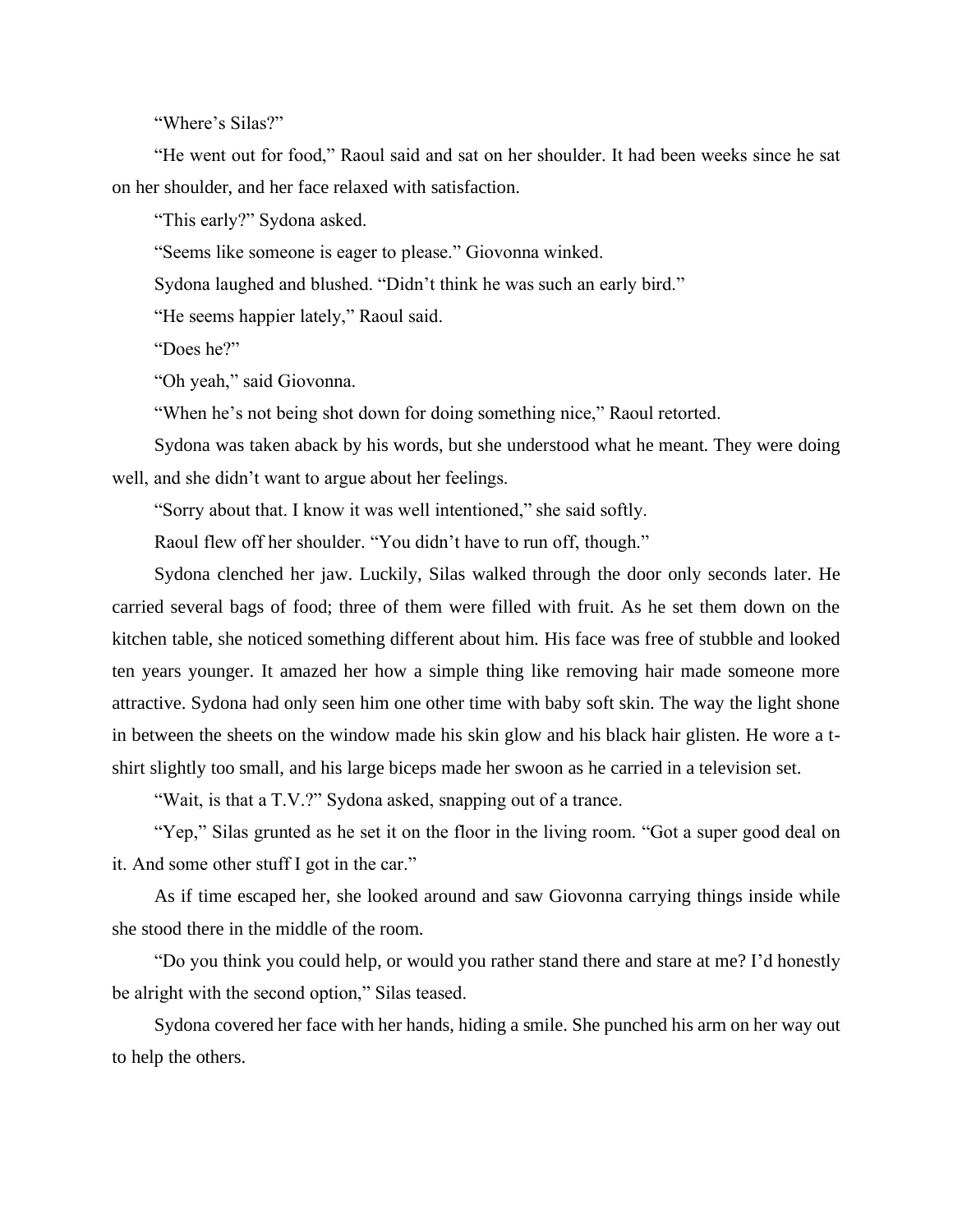Along with the television, he had a lamp without a shade, a couple of small rugs, a scale, a crudely painted picture of an orange cat, a broom with several missing bristles, clothes of varying sizes and a couple of VHS tapes with no sleeves. They dumped everything onto the couch.

"Silas!" Giovonna rummaged around. "Did you get a VCR for these tapes?"

"Oh. I guess not," said Silas with a shrug.

"How are we supposed to watch these then?" Giovonna whined.

"Can't. But it did come with an antenna!" Silas said, pulling out a metal contraption.

Silas dusted off the television and hooked up the signal while Sydona looked through the clothes. "Looks like you stopped by Willow's house or something. Where did you get all this crap?"

"I stopped by a yard sale on the way back from the farmers market. Thought we could start making this place look more like a home."

Sydona grinned and began to fold the clothes, even though some were big enough for Willow to wear as a dress. The mentioning of the farmers market made Sydona wonder about Jim, Annie and her son Joseph. It felt like years since she saw them.

"You stopped by a fruit stand at the market in Redford, right? Did you see a woman with a little boy by chance?" Sydona asked.

Silas poked his head out from behind the television with a puzzled look. "Yeah. I think I did. Why do you ask?"

"Just curious. How did they look? Okay?"

"Like people running a food stand. So a little farmy I suppose?"

"Thanks, Silas. That's super helpful," she said with a slight chuckle.

Silas finished setting up the T.V. but was only able to receive five channels. The group helped to clean up and put the new items away. The lamp stayed in the living room as they only had one light source from the kitchen. Sydona placed the painting in Giovonna's room so she wouldn't have to look at it every day. Since Giovonna would be in the living room watching television most of the time, she didn't mind it.

The rest of the afternoon was quiet and pleasant. Sydona kept busy by reading books on the back patio and identifying bird songs from the surrounding forest. Silas went hunting with Giovonna's bow to catch something not fruit or plant based, and Giovonna stayed inside to clean.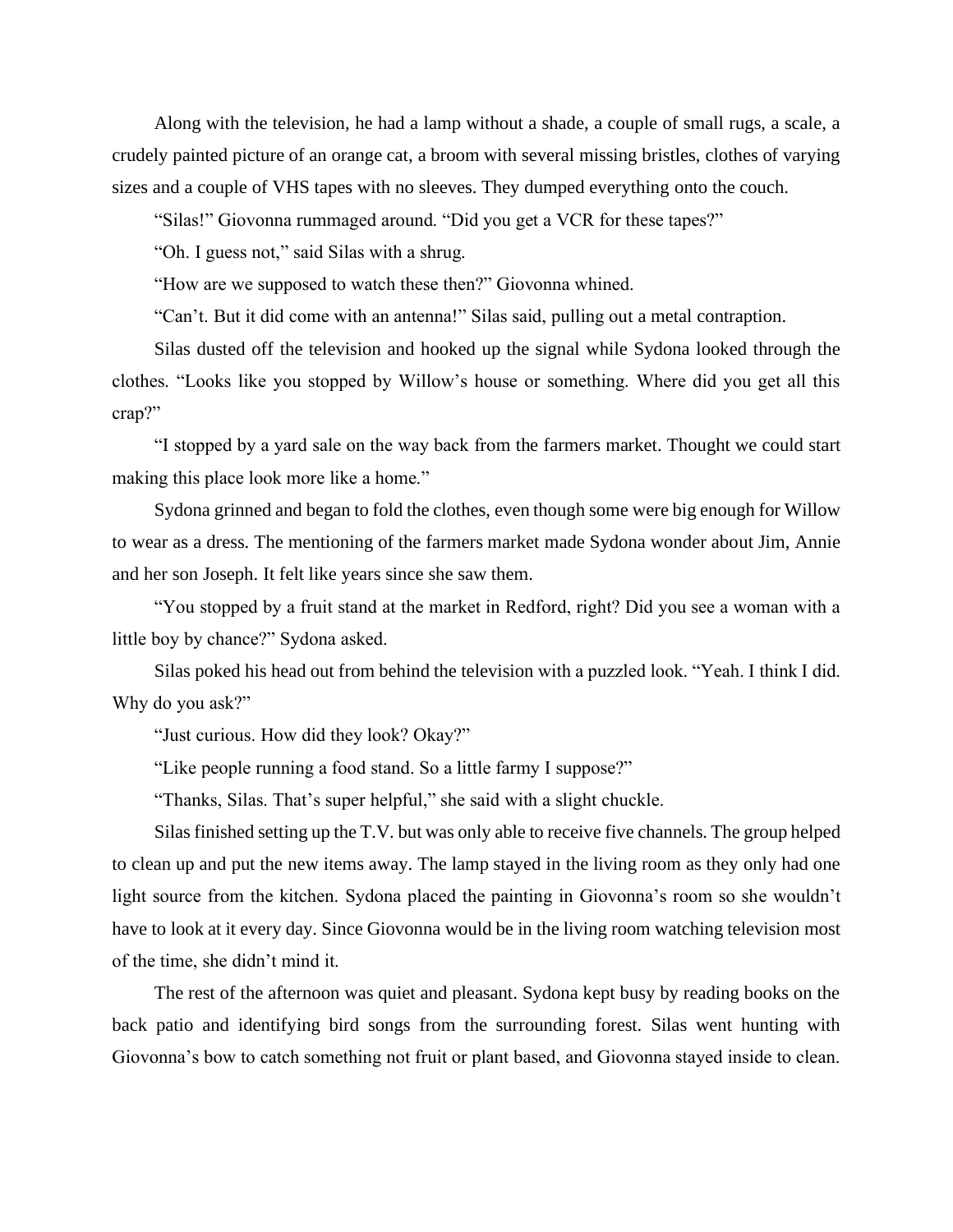Raoul disappeared, and she imagined he slept most of the day like a cat. Soon, he joined her through the open window and sat on the opposite chair.

"It's really peaceful here," Raoul said as he warmed his body in the sun.

Sydona closed her book and looked down at him glowing in the light. "It is."

"I wonder how much longer we should stay."

"I wonder too. I miss home."

Sydona took another look around the quiet woods. It seemed almost like she was trapped in a dream. At any moment she could discover the doctor's death and wake up. As long as she didn't know, she would be teetering on the edge of a cliff. She stared down at Raoul who drifted off to sleep in the lawn chair and her gut began to twist. They had been bonding more lately, and maybe it was the right time to confess what she knew about the doctor. It was never really the right time, but the longer she kept it a secret, the worse it would get.

Her lip shook nervously. "Raoul. I--"

"Oh thank goodness we found you!" A pink-winged fairy barged in between her words.

Sydona stood up in shock. "Lilly?"

"Xander! Over here!" Lilly yelled out with an extremely high-pitched voice.

Raoul flew up at the sound of yelling and the sight of his relatives. Soon, another fairy with green wings buzzed over with a heaving chest.

"Lilly? Xander? What are you doing here?" Raoul asked, still unable to process their presence.

The smaller pink-winged fairy spoke up. "It's so good to see you two!"

"We've been looking for you everywhere!" Xander said with a slightly lower pitched tone.

Everyone quickly hugged before getting back to the rundown of what was happening.

"Is everything alright? How did you find us?" Sydona asked.

"Something's happened," Xander said and flicked his lime green wings. "The NFA came by the house."

"What?" Sydona and Raoul exchanged a terrified look.

"A few days ago. They… they…" Lilly shook her head and burst out crying.

Xander comforted her and whispered as low as he could. "They burned our tree down."

Another wail from Lilly screeched in everyone's ears.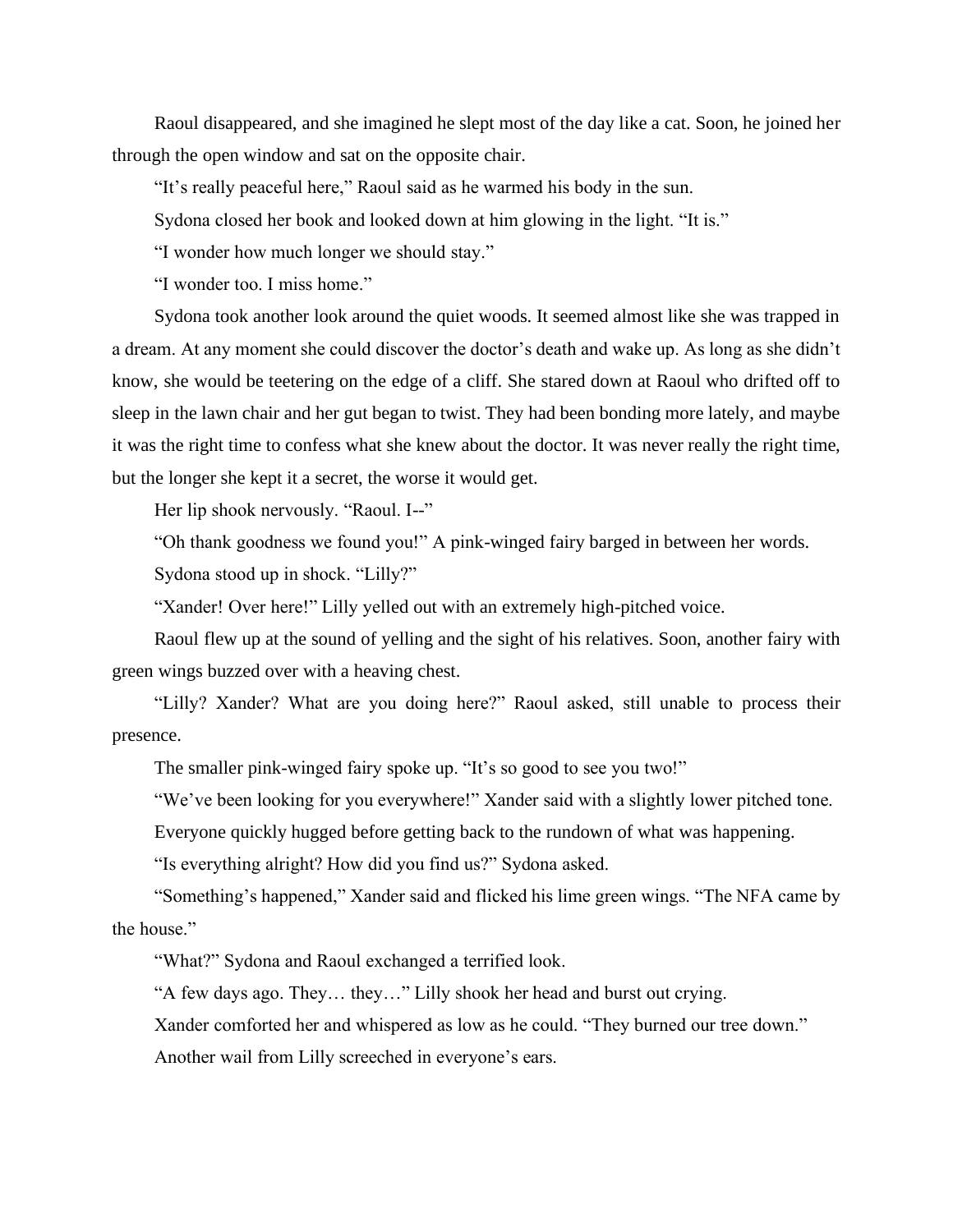Sydona's heart stopped like a freight train derailing. The worst possible thing had happened, and it was all her fault. Her mouth went dry, and she drew a blank on what to say next. Raoul looked as if a ghost passed through him. Seeing him speechless was like seeing a unicorn.

Xander spoke with a heavy heart. "Jubilee… I know she was like a sister to you, Raoul."

"What about her?" Raoul said on the verge of tears.

"She, uh, she was captured. It happened so fast. None of us could stop them."

Raoul's eyes flooded. He constantly complained about Jubilee and how much of a pest she was. But she admired Raoul like a role model. Sydona knew deep down he really cared about her. His face said it all. What hurt the most about the news was that Jubilee just learned to fly only a few months ago. The last time they saw her was at her Vila Prah Ceremony, and she was so happy.

"We want you to come back home," Lilly choked.

Sydona wondered how much more the NFA would take from her. They took her parents, killed her mom, and now they had ransacked her home and killed innocent fairies. She didn't plan on making it to the Sparrows meeting the next day. It was a time for family, not revenge.

"Let me get the car keys from Silas," Sydona said. Raoul nodded at her as he cleaned off his face.

"Keys?" Lilly asked. "Driving will take too long. We need to fly."

Sydona clenched her jaw. "I--can't." And she wouldn't fly even if she could. It was too dangerous.

"What do you mean you can't?" Xander asked.

"It was stolen from me at Eagle Lake," Sydona whispered, still ashamed to admit it.

"Oh. Well maybe Shaman Faro can help. Like a V.I.P ceremony!" Lilly exclaimed, her highpitched voice returning.

Sydona shook her head with uncertainty. "I don't think it will work with me. And I couldn't ask him to do that after what just happened…"

"Poppycock!" Xander stood up straight. "What's the harm in trying if you'll be there anyway, right? Come on."

The afternoon sun had dipped behind the trees and fireflies danced beneath the branches.

"Alright. We should go now, though. Let me tell the others," Sydona said and walked back inside.